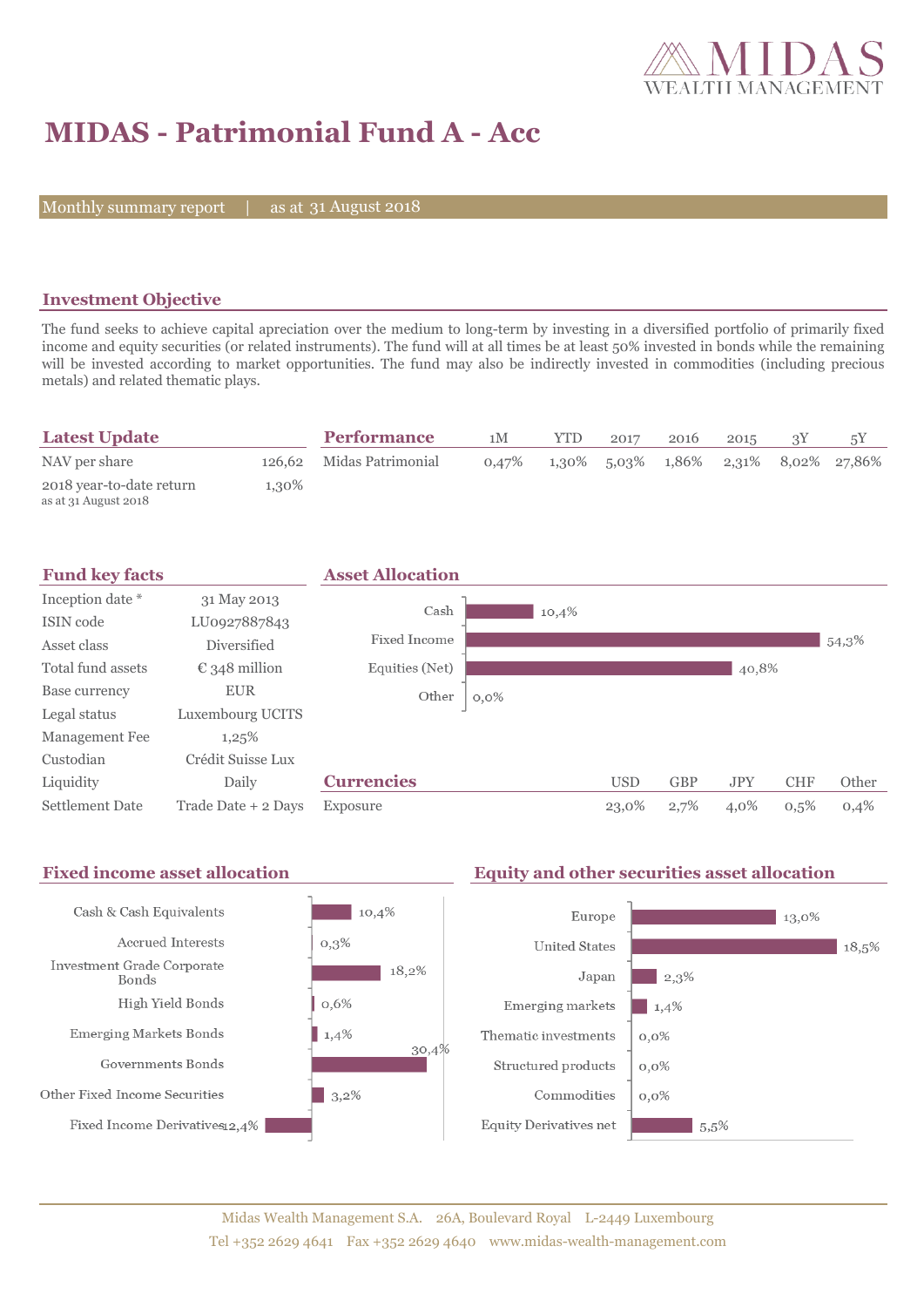

# **MIDAS - Patrimonial Fund A - Acc**

Monthly summary report | as at 31 August 2018

| Top 10 fixed income holdings          | <b>YTM</b> | Rating     | Weight  | <b>Fixed income rating breakdown</b> |
|---------------------------------------|------------|------------|---------|--------------------------------------|
| DEUTSCHLAND REP : DBR 0 1/2 08/15/27  | 0,2%       | AAA        | 5,6%    |                                      |
| FRANCE O.A.T.: FRTR 0 1/2 05/25/25    | $0,2\%$    | AA         | $3,2\%$ | 16,3%<br><b>AAA</b>                  |
| BTPS: BTPS 1.45 11/15/24              | 2,9%       | <b>BBB</b> | 2,6%    | AA<br>19,2%                          |
| BTPS: BTPS 2 02/01/28                 | $3,2\%$    | <b>BBB</b> | 2,6%    | А<br>2,8%                            |
| HELLENIC T-BILL: GTB 0 10/05/18       | $0.7\%$    | B          | $2,5\%$ | <b>BBB</b><br>39,9%                  |
| AGENCE FRANCAISE : AGFRNC 0 1/8 11/1. | 0,2%       | AA         | 2,3%    | <b>BB</b><br>2,7%                    |
| SPANISH GOV'T: SPGB 1.6 04/30/25      | 0,8%       | $BBB+$     | 1,6%    | B<br>4,8%                            |
| GAZPROMBANK: GPBRU 3.984 10/30/18     | $3,2\%$    | $BB+$      | 1,4%    | <b>CCC</b><br>$0,0\%$                |
| MOLNLYCKE HLD: MOLNLY 17/8 02/28/     | 1,5%       | BBB-       | $1,2\%$ | <b>NR</b><br>14,4%                   |
| BUNGE FINANCE EU : BG 1.85 06/16/23   | 1,4%       | <b>BBB</b> | $1,2\%$ |                                      |

| Top 10 equity holdings         | Sector                        | Weight  | <b>Equity sector breakdown</b>                 |       |
|--------------------------------|-------------------------------|---------|------------------------------------------------|-------|
| <b>AMAZON.COM INC</b>          | Consumer Discretionar 0,9%    |         | <b>Consumer Discretionary</b><br>13,3%         |       |
| <b>APPLE INC</b>               | <b>Information Technology</b> | $0.9\%$ | Consumer Staples<br>9,4%                       |       |
| <b>BANK OF AMERICA CORP</b>    | Financials                    | 0,8%    | Energy<br>4,9%                                 |       |
| ROYAL CARIBBEAN CRUISES LTD    | Consumer Discretionar 0,8%    |         | Financials<br>14,7%                            |       |
| <b>JPMORGAN CHASE &amp; CO</b> | Financials                    | 0,8%    | Health Care<br>12,4%                           |       |
| <b>MICROSOFT CORP</b>          | <b>Information Technology</b> | 0.8%    | Information Technology<br>Industrials<br>11,0% | 22.8% |
| VISA INC                       | <b>Information Technolog</b>  | 0,8%    | Materials<br>$\blacksquare$ 4,7%               |       |
| LYONDELLBASELL INDU-CL A       | Materials                     | 0,8%    | Telecommunication<br>1.9%                      |       |
| <b>ALPHABET INC-CL A</b>       | <b>Information Technology</b> | 0,7%    | Utilities<br>$1,1\%$                           |       |
| <b>BROADCOM INC</b>            | <b>Information Technology</b> | 0.7%    | Real Estate<br>$13,9\%$                        |       |

### **Top 5 funds and other holdings**

| Amundi Japan TOPIX ETF       | 2,3%    |
|------------------------------|---------|
| <b>MM Convertible Europe</b> | $1,5\%$ |